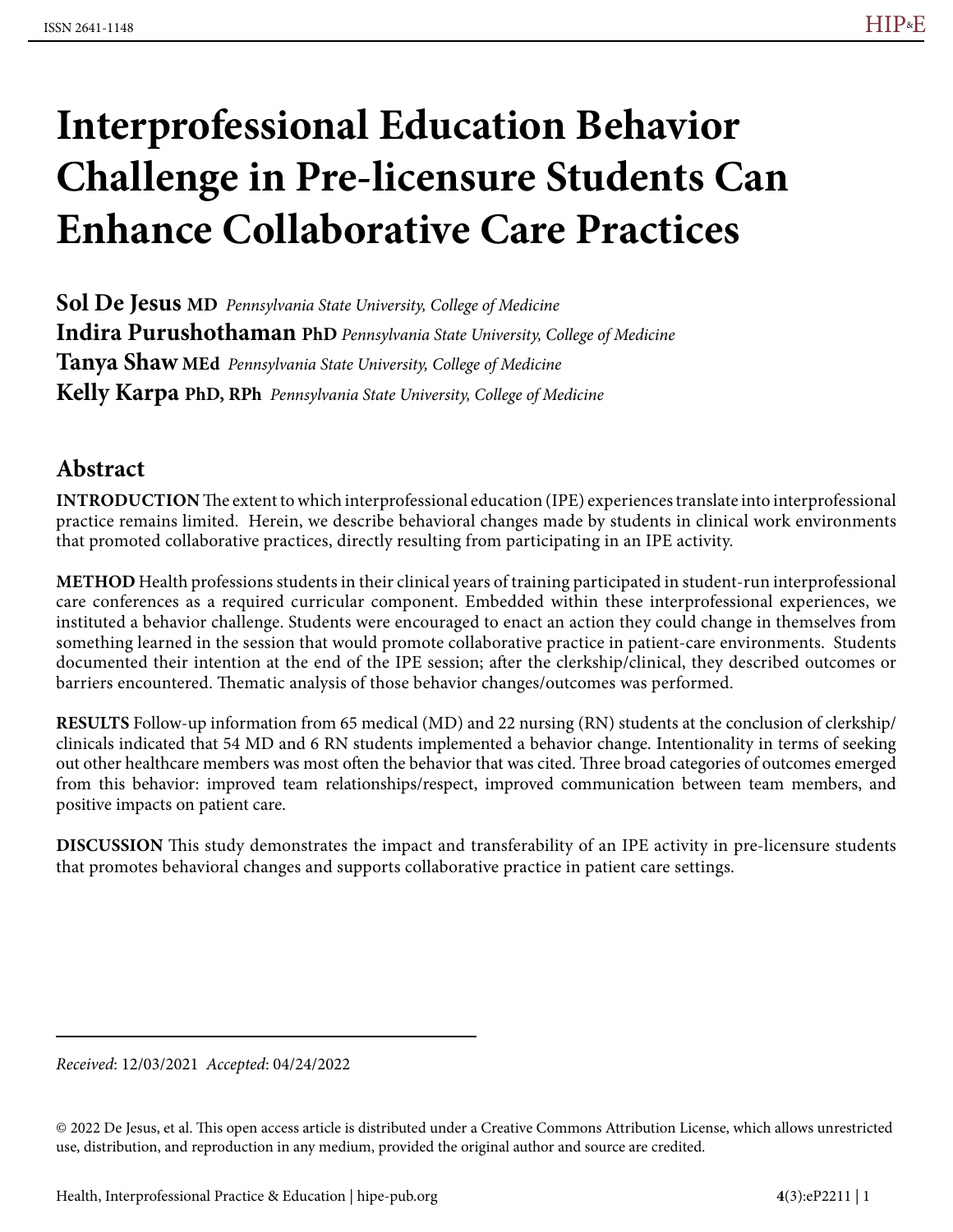## **Implications for Interprofessional Practice**

- Information learned from interprofessional peers in a clinically-focused pre-licensure IPE activity is transferrable to clinical practice environments.
- Undergraduate students can be change agents in clinical practice environments. Relatively small behavior changes on the part of students resulted in improved team function, improved communication, and changes to patient care plans.

## **INTRODUCTION**

Multiple strategies, including the use of simulation scenarios and classroom-based interprofessional education (IPE) sessions pre-licensure, have demonstrated benefits on learner attitudes towards IPE (Fox et al., 2018.; Lockeman et al., 2017; Ateah et al., 2011). However, delineating the extent that undergraduate-level IPE improves team functioning and/or patient care outcomes is complex (Berger-Estilita et al., 2020). While understanding the impact of IPE on interprofessional collaborative practice outside the classroom is of great interest, ability to follow up with students once working at clinical care practice sites can be challenging.

Undergraduate medical students at our institution and other health profession students participate in interprofessional student-led care conferences at our academic health center during clinical training. These sessions rely on *social constructivism* (Hean et al., 2009). Students engage in problem-solving dependent upon interprofessional peer-to-peer teaching and social interactions building upon the pre-existing knowledge each individual brings to the activity. As new information is learned, students construct their own meaning and interpret it in unique ways that they are challenged to apply to clinical care. This study aimed to explore how a specific IPE activity could be leveraged to encourage behavior changes in clinical practice, to identify the types of behaviors that ensued, as well as the resultant impact on collaborative practice as defined by the World Health Organization (WHO, 2010).

## **METHODS**

 In 2016, in-person, interprofessional student-led care conferences were instituted at Penn State Health Academic Medical Center, and primarily include College of Medicine and College of Nursing learners during

third year clerkships and senior year clinical placements, respectively. Other learners training within our health system [pharmacy, occupational therapy (OT), physical therapy (PT), chaplain and social work (SW)] were also invited to participate. With support from the Department of Neurology, these events occurred monthly, coinciding with medical (MD) student clerkships as part of their required coursework. A neurologist identified a patient hospitalized in the neurology intensive care unit (ICU) and de-identified the patient record including admission notes, laboratory and imaging results, medications, physical examination, vital signs, and interdisciplinary narrative notes. Documents were provided to learners as an initial admission note, with subsequent progress notes available as the case "unfolded".

To the extent possible, interprofessional teams were formed, creating an equal distribution of learners from each profession per team. Within interprofessional student teams, learners developed assessments and plans on paper forms based on admission note information detailing what each profession would want to do and which professions to include as part of the care plan. As additional information was provided, they compared and contrasted their plan with that of the patient's actual care team. This occurred during large group debriefs where clinical faculty, aware of case details, could provide context of the inpatient team's plans and patient outcomes.

In 2019, we added a "behavior challenge" question to "passport" cards that track each student's completion of core clerkship activities (e.g., *Based upon something learned today, what behavior can you change/ implement tomorrow that will enhance collaborative care?*) that all students were encouraged to complete at the conclusion of the IPE session. Approximately two weeks following the activity, we were able to follow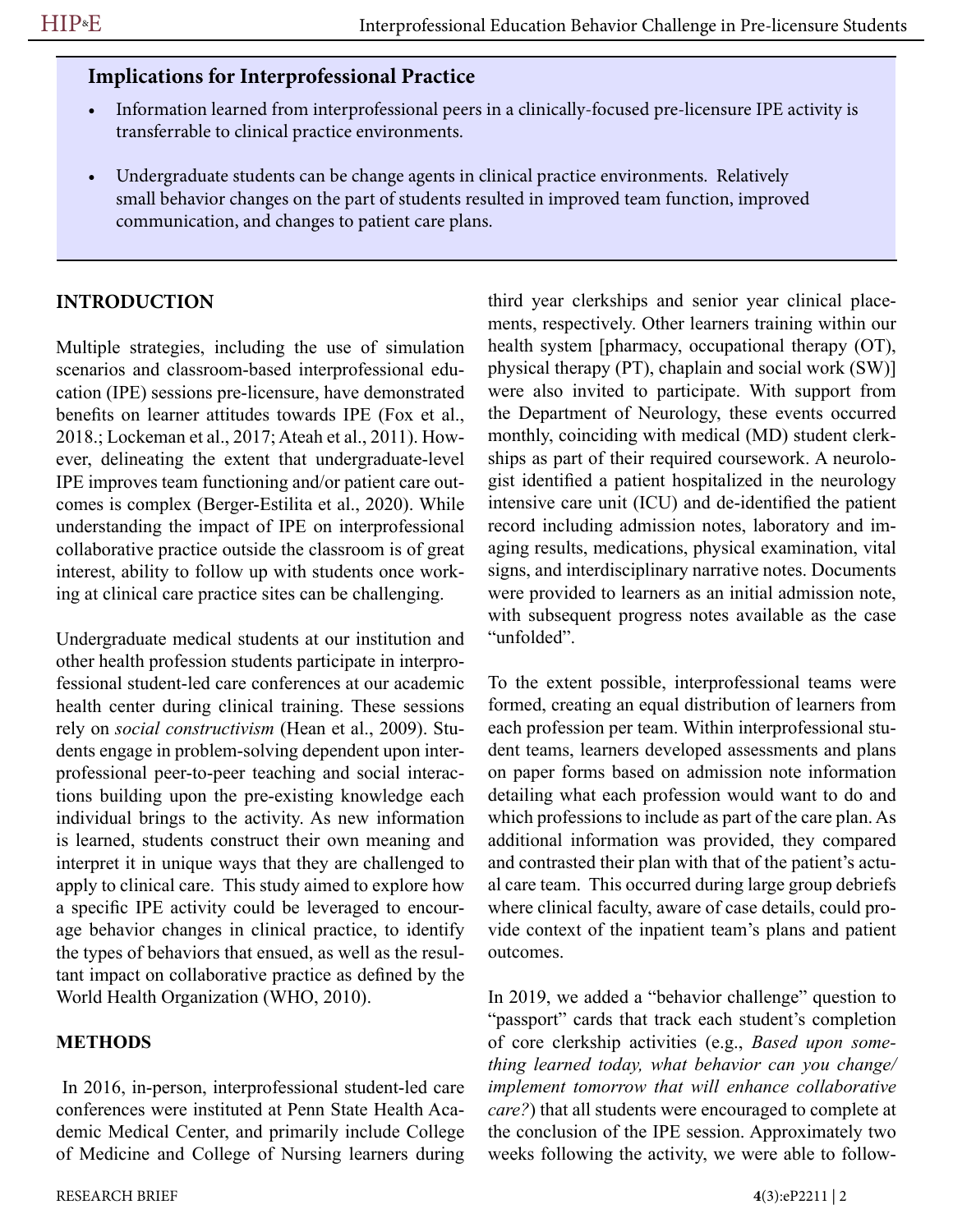up with MD and RN students (follow-up was not possible with the learners from outside institutions). Follow-up questions included: a) *Were you able to make the behavior change that you had previously indicated at the end of the IPE session?* b) *If yes, what was the outcome; if not, what was the barrier?* While it was mandatory for the MD students to submit responses, RN and other participating students were encouraged but not required.

Behavior change data was submitted on paper to clerkship/clinical staff to verify completion of the assignment, then manually entered into spreadsheets without student identifiers, and provided to faculty for review. To investigate the behavior changes identified and implemented by learners and their perceived outcomes, a theoretical inductive thematic analysis was utilized to identify emergent themes (Braun et al., 2006). Four investigators independently reviewed spreadsheet items and assigned each student's comments to one or more codes. Every item was discussed by the entire group until consensus was reached and/or a new code was added. When barriers were identified from the "challenge", those obstacles were placed into the following categories: a) no reason provided b) lack of availability of other disciplines c) environmental constraints d) patient-driven factor e) lack of time.

The protocol was determined to be exempt from oversight by the University Institutional Review Board.

#### **RESULTS**

Data from six, monthly student-run care conferences were included in this analysis. A total of 195 learners (76-MD, 58-RN, 24-pharmacy, 10-OT, 2-PT, 6 chaplain, 19-SW) participated (July-December 2019), with 30 to 45 students attending at a time.

Of the participants, we gathered behavior challenge follow-up information from 65 MD and 22 RN students after their clerkship/clinicals. Of those, 69% (54 MD; 6 RN) reported having implemented a change due to learning new information at the IPE student-led care conference. Learners had 1-3 weeks to incorporate these changes into practice depending upon timing of the monthly IPE activity and the end of clerkship.

Table 1 (following pages) represents a subset of the

types of behavioral changes and outcomes reported. Three broad categories emerged: improved team relationships/mutual respect, improved communication, and positive impacts on patient care. Each is described in more detail below.

#### **Improved team function:**

MD learners frequently indicated *intentionality* in seeking new information from other members of the healthcare team as well as updating healthcare team members about clinical aspects of care. Overwhelmingly, the outcome that students identified from their efforts was *appreciation* expressed by healthcare team members and patients/families. This collaborative effort was reciprocal as a nursing student also noted that "*the MD student appreciated me including them*" when s/he communicated with other healthcare team members. Other aspects of improved team functions that resulted from students' behavior changes were cited as: improved understanding of others' roles, better understanding how to work together, and improved relationship with other team members.

#### **Improved communication:**

Although behavior change data submitted by RN students was rather limited, it is noteworthy that several respondents indicated sentiments of having "*a better understanding of physicians and not as scared to talk to them*" as an outcome and indicated they started asking more questions about things with which they were uncertain. Additionally, MD learners *repeatedly* referenced better communication across the team through their efforts to check in with other professions. MD students were able to inform other team members about care plans for their mutual patients and communicated information that the medical team would not have otherwise known.

#### **Impact on patient care:**

In terms of the positive impact these changes had on patient care, concepts repeatedly referenced included: improved discharge disposition planning, catching details that would have otherwise been missed (through enhanced communication), incorporating new information learned from another profession into patients' care plans, and more efficient patient care.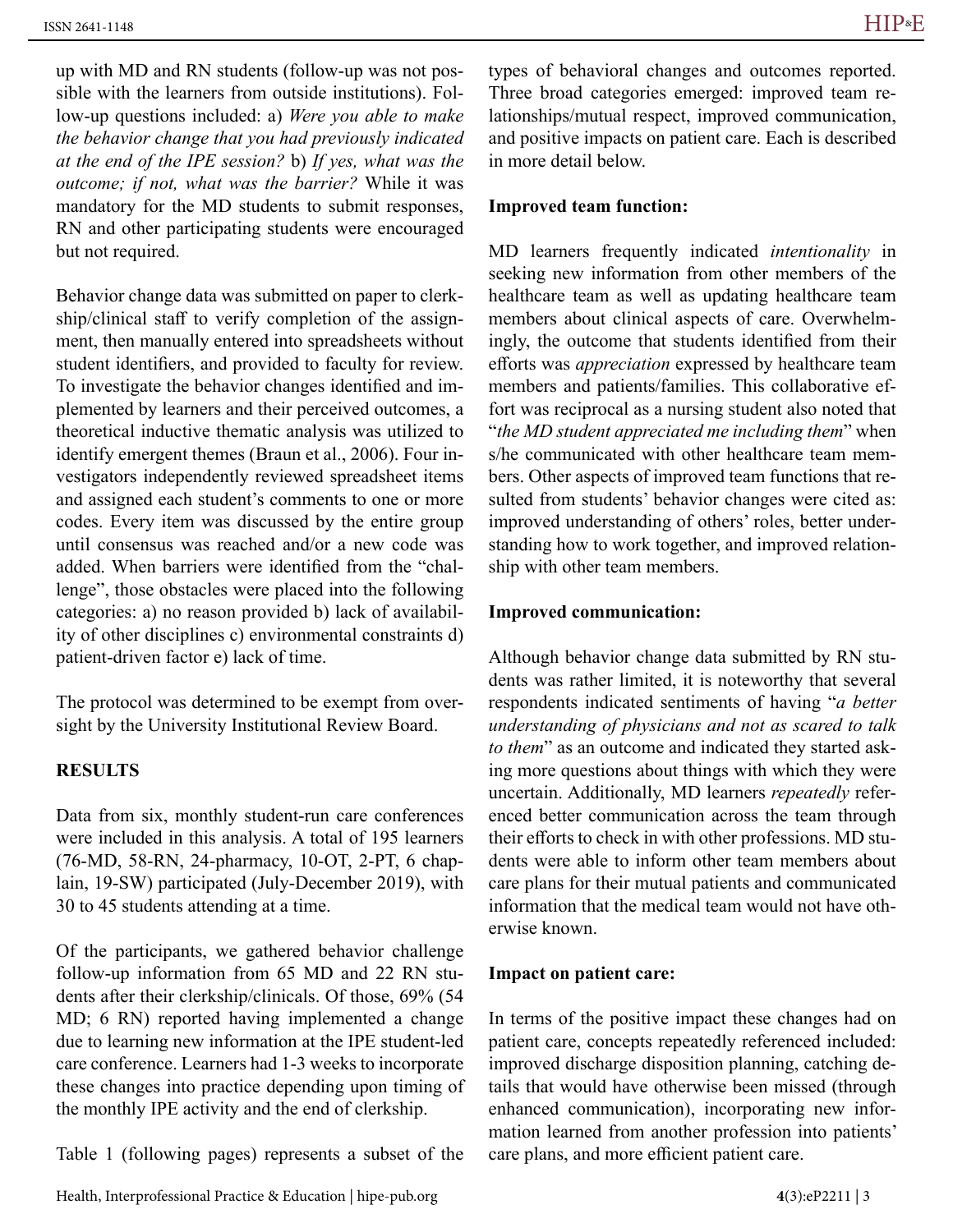| <b>Improved Team Function</b> |                                                                                                                                                |                                                                                                                                                                                                            |  |
|-------------------------------|------------------------------------------------------------------------------------------------------------------------------------------------|------------------------------------------------------------------------------------------------------------------------------------------------------------------------------------------------------------|--|
| <b>Profession</b>             | <b>Intentional Behavior Change</b>                                                                                                             | Outcome                                                                                                                                                                                                    |  |
| MD                            | "Inform nurses of care team plans after rounds is<br>completed."                                                                               | "The nurse thanked me for the update."                                                                                                                                                                     |  |
| <b>MD</b>                     | "Taking time to introduce myself to all providers and<br>team members."                                                                        | "I introduced myself to a patient's nurse. He was very<br>willing to share info about the patient and her family.<br>He also obtained information from us as students that<br>he didn't know."             |  |
| <b>MD</b>                     | "Making sure to include the nurse on bedside<br>rounds."                                                                                       | "The nurse appreciated it."                                                                                                                                                                                |  |
| MD                            | "Include nurses in rounds, both when pre-rounding in<br>the morning and with the whole team."                                                  | "became more informed of what happened with my<br>patients overnight."                                                                                                                                     |  |
| <b>MD</b>                     | "I learned nurses love hearing from us/getting<br>updates on patients. I will try to update them when I<br>have any updates."                  | "Tried to update the nurses at PMR clinic. They ap-<br>preciated the help and were also willing to help me find<br>things in the clinic."                                                                  |  |
| MD                            | "On my inpatient rotation, my goal will be to circle<br>back to my patient's nurses during the day and update<br>them on plan and next steps." | "Every nurse that I talked to during my two weeks was<br>very thankful for the updates on the patients. They felt<br>more involved in the care of the patients."                                           |  |
| MD                            | "Nurses want to hear from us, chaplains can be use-<br>ful on getting info from patients and families, OT can<br>be useful in ICU settings."   | "Updated nurses about plans - they were very ap-<br>preciative!"                                                                                                                                           |  |
| MD                            | "Always update the nursing and primary teams."                                                                                                 | "Nursing was appreciative; patient and nurse both<br>told me they appreciated."                                                                                                                            |  |
| <b>RN</b>                     | "Contacting more members of the interdisciplinary<br>team."                                                                                    | "MD student appreciated me including them."                                                                                                                                                                |  |
| <b>RN</b>                     | "How to approach and work with the other special-<br>ties."                                                                                    | "Plan of care went better."                                                                                                                                                                                |  |
|                               | <b>Improved Communication</b>                                                                                                                  |                                                                                                                                                                                                            |  |
| <b>RN</b>                     | "Okay to question/double check anything"                                                                                                       | "This enabled me to ask more questions on things I'm<br>not sure of and made me more confident"                                                                                                            |  |
| MD                            | "Include more disciplines when I round on patients<br>before presenting to my team."                                                           | "Better relationship with nurse! Nurse actually<br>reached out to me on rounds and later in the day to<br>update me on something, resulting in better communi-<br>cation.'                                 |  |
| MD                            | "I will try to find the nurse while the team is round-<br>ing on the patient."                                                                 | "The nurse appreciated my efforts and the team was<br>able to communicate directly to her."                                                                                                                |  |
| MD                            | "Do not hesitate to consult and work kindly with<br>other disciplines. They may have better insight than<br>I do."                             | "I was fortunate to spend a full session with OT and<br>speech therapy while with a post stroke patient and<br>was able to discuss and learn much more about stroke<br>more than my discipline showed me." |  |

**Table 1.** *Examples of Student Behavior Changes and Associated Outcomes*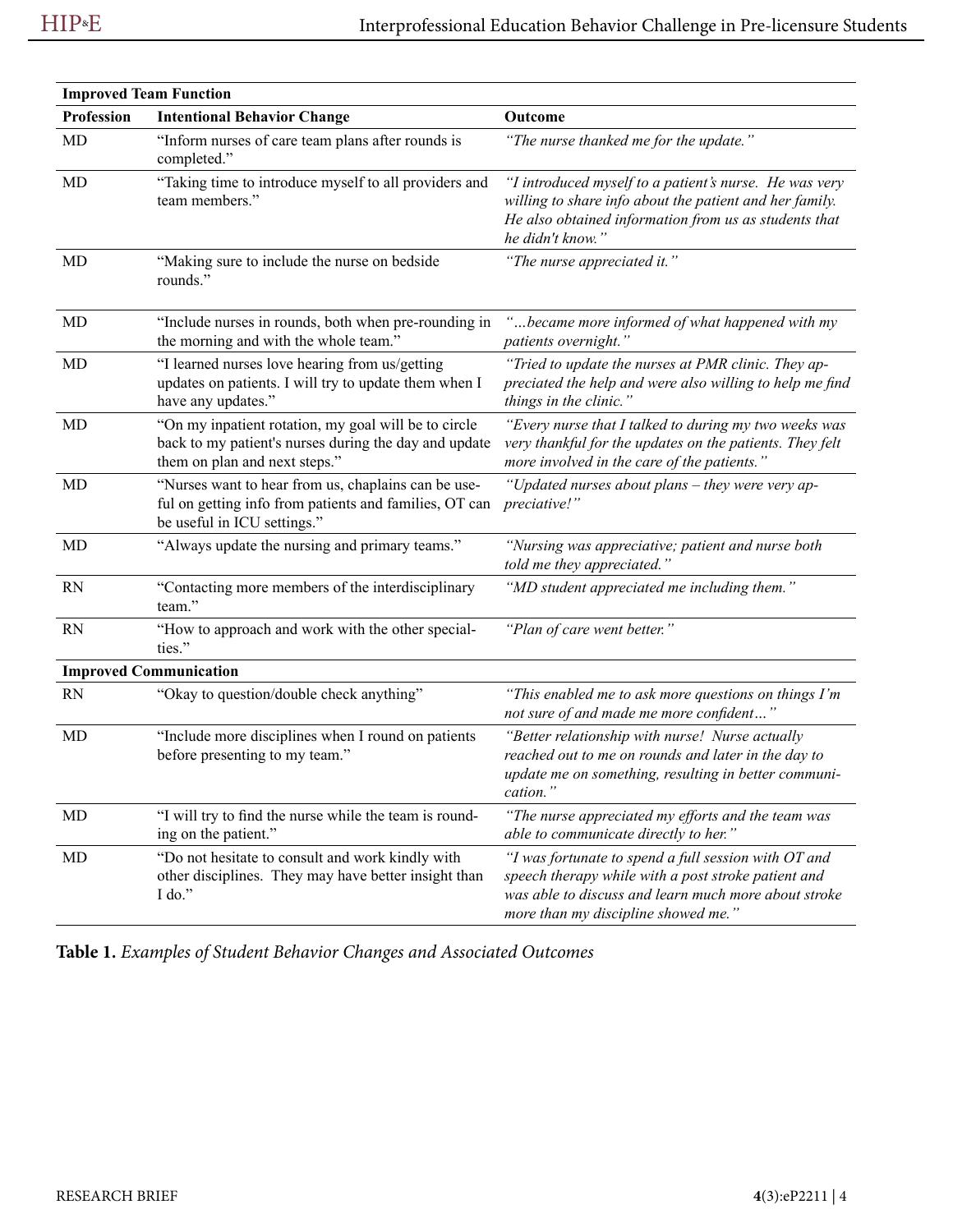| <b>Impact on Patient Care</b> |                                                                                                                                                                                                                            |                                                                                                                                                                                                                                                                                    |
|-------------------------------|----------------------------------------------------------------------------------------------------------------------------------------------------------------------------------------------------------------------------|------------------------------------------------------------------------------------------------------------------------------------------------------------------------------------------------------------------------------------------------------------------------------------|
| <b>MD</b>                     | "I learned that asking about a patient's living situa-<br>tion can help to identify barriers to therapy/rehab and<br>can enable me to better communicate and plan for<br>disposition during care and coordination rounds." | "I was able to ask a patient about her home/living<br>conditions and communicate potential barriers to care<br>and recovery at home during managing care coordina-<br>tion rounds, which impacted the level/extent of care the<br>team ended up choosing for disposition planning" |
| MD                            | "Ask for suggestions whenever talking to another<br>member of the team."                                                                                                                                                   | "Better communication and information that would<br>have otherwise been missed.'                                                                                                                                                                                                   |
| MD                            | "Notes have all disciplines' suggestions as one<br>cohesive note."                                                                                                                                                         | "Brought details to the team and their recommenda-<br>tions that had been overlooked."                                                                                                                                                                                             |
| MD                            | "do neuro checks with the nurse."                                                                                                                                                                                          | "Did neurochecks with the nurseprobably more ef-<br>ficient and preferable for the patients."                                                                                                                                                                                      |
| MD                            | "I will strive to include these [nursing/pharmacy]<br>team players into our rounds."                                                                                                                                       | "Included nurses in pre-rounds. More effective com-<br>munication, things didn't fall through the cracks."                                                                                                                                                                         |
| MD                            | "I learned about some of the different roles for dis-<br>charge. I will include the nurse on rounding discus-<br>sions to receive their input."                                                                            | "I was able to receive useful information from the<br>nurses that played a role in patients' care."                                                                                                                                                                                |
| MD                            | "It is beneficial for me and my patients to utilize a di-<br>verse multidisciplinary team to provide team care. "                                                                                                          | "My differential and care provided for the patients that<br>I saw was better."                                                                                                                                                                                                     |
| MD                            | "To consider the roles of each team member"                                                                                                                                                                                | "I got [a] better plan for the medications for my<br>patient."                                                                                                                                                                                                                     |
| MD                            | "Making sure to include nursing staff in both my pre-<br>rounding and the team's rounding."                                                                                                                                | "Nursing satisfaction [increased] and improved pa-<br>tient care."                                                                                                                                                                                                                 |
| MD                            | "Understanding role of chaplain and social work<br>in goals of care discussion with patients and their<br>families."                                                                                                       | "With social workers' assistance, we were better able<br>to communicate with patients and their families in<br>regarding to appropriate resources to make more<br>thorough goals of care decisions."                                                                               |

**Table 1 (cont'd).** *Examples of Student Behavior Changes and Associated Outcomes*

For students who were unable to implement the intended behavioral changes, barriers cited included: lack of time (event took place close to end of clerkship/clinical experience), change in clinical environment (e.g., no longer working in inpatient setting), and absence of specific professions (dependent on clinical site).

#### **DISCUSSION**

Undergraduate-level studies investigating the extent to which IPE experiences directly translate into interprofessional collaborative practice behavior changes are limited (Aldriwesh et al., 2022; Vuurberg et al., 2019). It is increasingly recognized that *context matters* when trying to inculcate competencies such as knowledge, behaviors, and skills inherent to interprofessional collaborative practice (Berkhout et al., 2018). Therefore, proper timing and appropriate placement of IPE endeavors during clinical years of training, within patient

care, will promote transferability of knowledge into clinical application. Timing of this particular activity and intervention was best suited for advanced/senior level students participating in clinical care responsibilities, where they could immediately apply what was learned during the IPE activity to their practice environment.

By student's own documentation, they not only indicated a knowledge, skill, or behavior that they learned as a result of an IPE experience, but, more importantly, they indicated transfer of that information and application to clinical care. Responses directly support IPE core competencies (IPEC, 2016) emphasizing the unique roles and expertise of other healthcare professionals (values/ethics for interprofessional practice) and how this in turn resulted in improved communication and teamwork. Relatively small changes led to positive impacts on team communication, interprofes-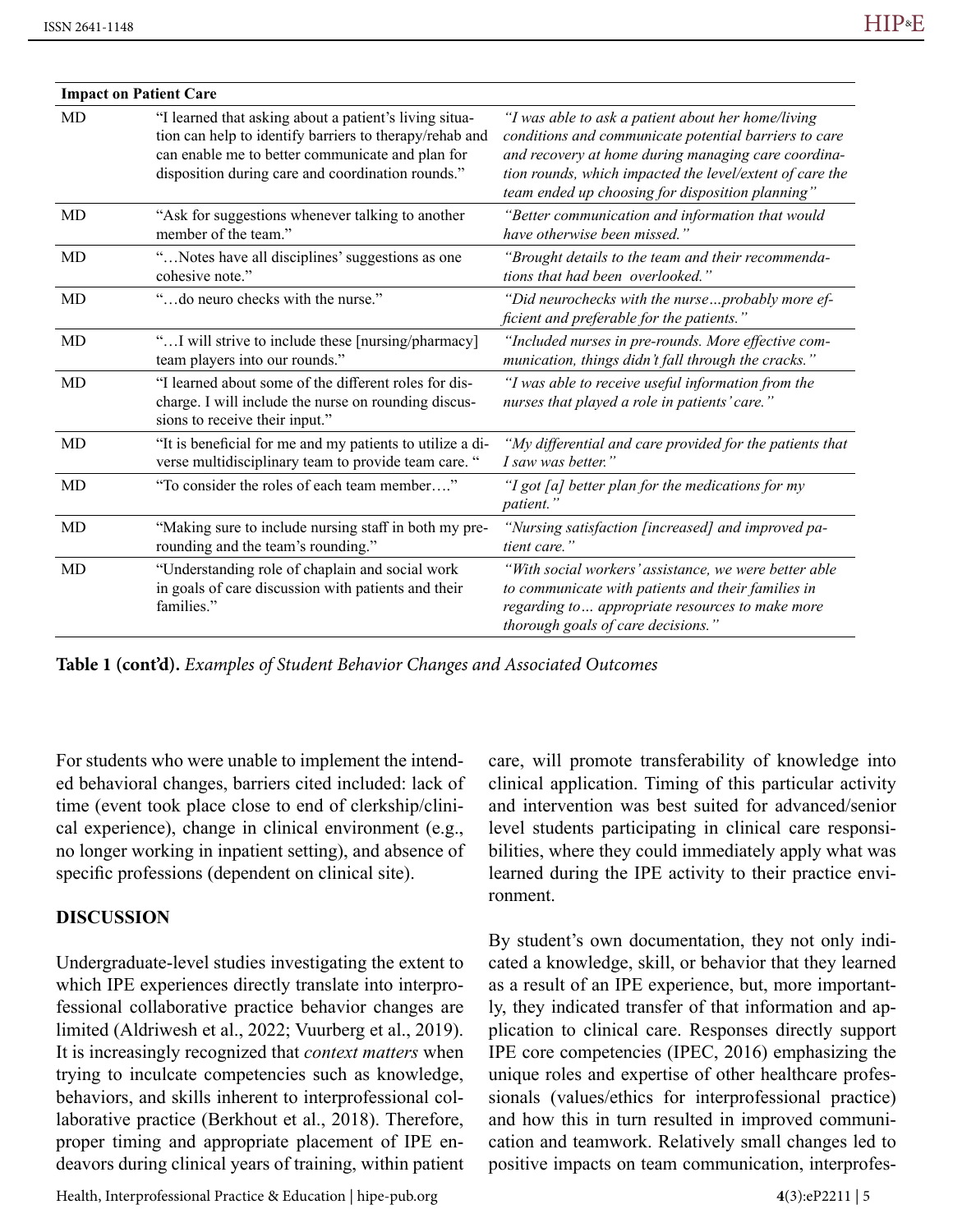sional collaboration, and most importantly, positive changes in patient care. As a result, this IPE activity reaches the highest levels (3 and 4) of the Kirkpatrick evaluation model; student comments detail their *application* of what was learned (behavior change) and further suggest such changes resulted in improvements in team functioning and even, in some cases, patient care, which has been proposed as a goal for IPE endeavors (Reeves et al., 2016). Additionally, it supports existing literature indicating IPE enables the strengthening of collaborative practices within healthcare systems (WHO, 2010). The ability to accomplish these outcomes is made possible by several strengths that are inherent to the activity: students are learning in the context of an acute care team meeting that involves an actual patient; the activity employs a learner-directed design; learners represent diverse, yet complementary, professional backgrounds; and learners are at an appropriate level of training where—as a new member of a community of practice—they are ideally positioned to practice applying new professional skills.

As with any study, limitations affect the generalizability of the activity. We were only able to collect behavioral change/outcome follow-up data from MD and RN learners, thus we cannot speculate on the impact of the IPE activity on other professions. With the transition of IPE events to a virtual platform as a result of the pandemic, collecting follow up responses digitally will allow for a more complete review of all participating learners. Additionally, we recognize our findings are based solely on students' self-report and there may be biases inherent to the information they described.

#### **CONCLUSION**

In conclusion, our exploratory study was successful in capturing the impact of a specific IPE activity on the learning-to-practice continuum. Recently, we began using online platforms to capture data from all participants that we believe will improve our ability to speak to the generalizability and applicability of such activities to a wider range of healthcare professionals.

#### **Disclosure**

None

#### **Author Contributions**

*KK*: Conceptualization, formal analysis, methodology, writing original draft, writing review and editing *SDJ*: Conceptualization, formal analysis, methodology, writing original draft, writing review and editing *TS*: Data curation, formal analysis, project administration, writing – review and editing *IP*: formal analysis, writing original draft, writing – review and editing

#### **References**

Aldriwesh, M. G., Alyousif, S. M., & Alharbi, N. S. (2022). Undergraduate-level teaching and learning approaches for interprofessional education in the health professions: A systematic review. *BMC Medical Education*, 22(1), 13. [https://doi-org.ezaccess.](https://doi-org.ezaccess.libraries.psu.edu/10.1186/s12909-021-03073-0) [libraries.psu.edu/10.1186/s12909-021-03073-0](https://doi-org.ezaccess.libraries.psu.edu/10.1186/s12909-021-03073-0)

Ateah, C. A., Snow, W., Wener, P., MacDonald, L., Metge, C., Davis, P., Fricke, M., Ludwig, S., & Anderson, J. (2011). Stereotyping as a barrier to collaboration: Does interprofessional education make a difference?. *Nurse Education Today*, *31*(2), 208–213. [https://doi.](https://doi.org/10.1016/j.nedt.2010.06.004) [org/10.1016/j.nedt.2010.06.004](https://doi.org/10.1016/j.nedt.2010.06.004)

Berger-Estilita, J., Fuchs, A., Hahn, M., Chiang, H., & Greif, R. (2020). Attitudes towards Interprofessional education in the medical curriculum: A systematic review of the literature. *BMC Medical Education*, *20*(1), 254.<https://doi.org/10.1186/s12909-020-02176-4>

Berkhout, J. J., Helmich, E., Teunissen, P. W., van der Vleuten, C., & Jaarsma, A. (2018). Context matters when striving to promote active and lifelong learning in medical education. *Medical Education*, *52*(1), 34–44.<https://doi.org/10.1111/medu.13463>

Braun, V., & Clarke, V (2006). Using thematic analysis in psychology. *Qual Res Psych*, *3*(2):77-101. [https://doi.](https://doi.org/10.1191/1478088706qp063oa) [org/10.1191/1478088706qp063oa](https://doi.org/10.1191/1478088706qp063oa)

Fox, L., Onders, R., Hermansen-Kobulnicky, C. J., Nguyen, T. N., Myran, L., Linn, B., & Hornecker, J. (2018). Teaching interprofessional teamwork skills to health professional students: A scoping review. *Journal of Interprofessional Care*, *32*(2), 127–135. [https://doi-org.ezaccess.libraries.psu.edu/10.1080/13561820.2017.1](https://doi-org.ezaccess.libraries.psu.edu/10.1080/13561820.2017.1399868) [399868](https://doi-org.ezaccess.libraries.psu.edu/10.1080/13561820.2017.1399868)

Hean, S., Craddock, D., & O'Halloran, C. (2009). Learning theories and interprofessional education: A user's guide. *Learn Health Soc Care*, *8*(4):250–62. [https://doi.org/10.1111/j.1473-](https://doi.org/10.1111/j.1473-6861.2009.00227.x) [6861.2009.00227.x](https://doi.org/10.1111/j.1473-6861.2009.00227.x).

Interprofessional Education Collaborative. (2016). Core competencies for interprofessional collaborative practice: 2016 update. Washington, DC: Interprofessional Education Collaborative. Retrieved April 2022 from [ipecollaborative.org](http://ipecollaborative.org)